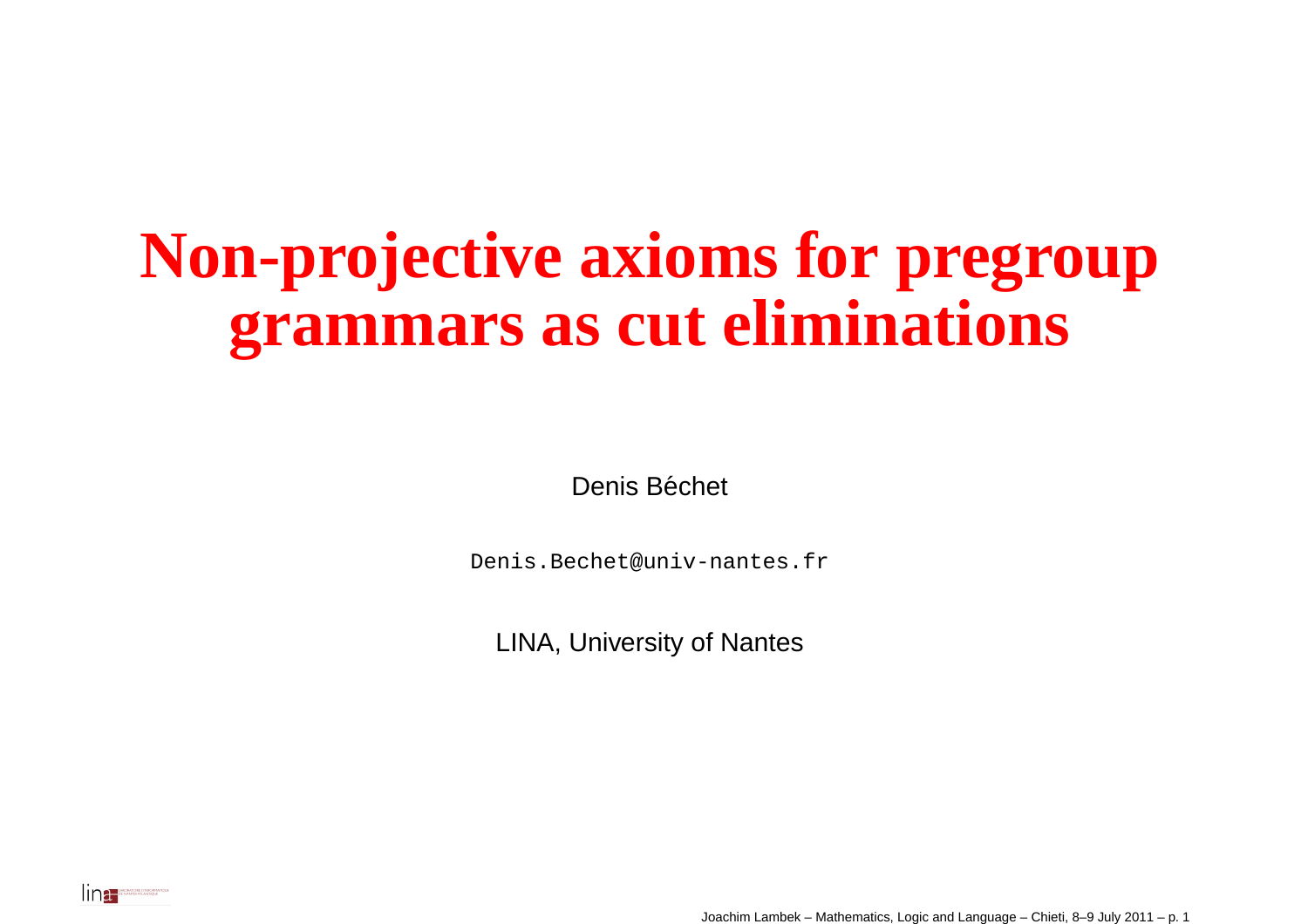Pregroup analysis of "quand il l'avait ramené..."(when he took her home...):

> quand il l'avait ramenée  $\tau s^1$   $\pi_3$   $\pi_3$ 's o<sup>ll</sup>s<sup>1</sup> $\pi_3$   $\overline{\pi_3}$ 's<sub>2</sub> p<sub>2</sub><sup>1</sup> p<sub>2</sub> o<sup>l</sup>

 $\mathsf I'$  is assigned  $\pi_3^r$  $^r_3so^{ll}s^l\pi_3$  $_3$  rather than  $o^{ll}$ A better analysis :

> quand il l' avait ramenée  $\tau s^1$   $\pi_3$  o<sup>ll</sup>  $\overline{\pi_3}$ <sup>r</sup> s<sub>2</sub> p<sub>2</sub><sup>1</sup> p<sub>2</sub> o<sup>l</sup> <u> Tillis Andread III (messa k</u>

 $\Longrightarrow$  We need non-projective axioms

Ina **De NANTIS ALARMAN**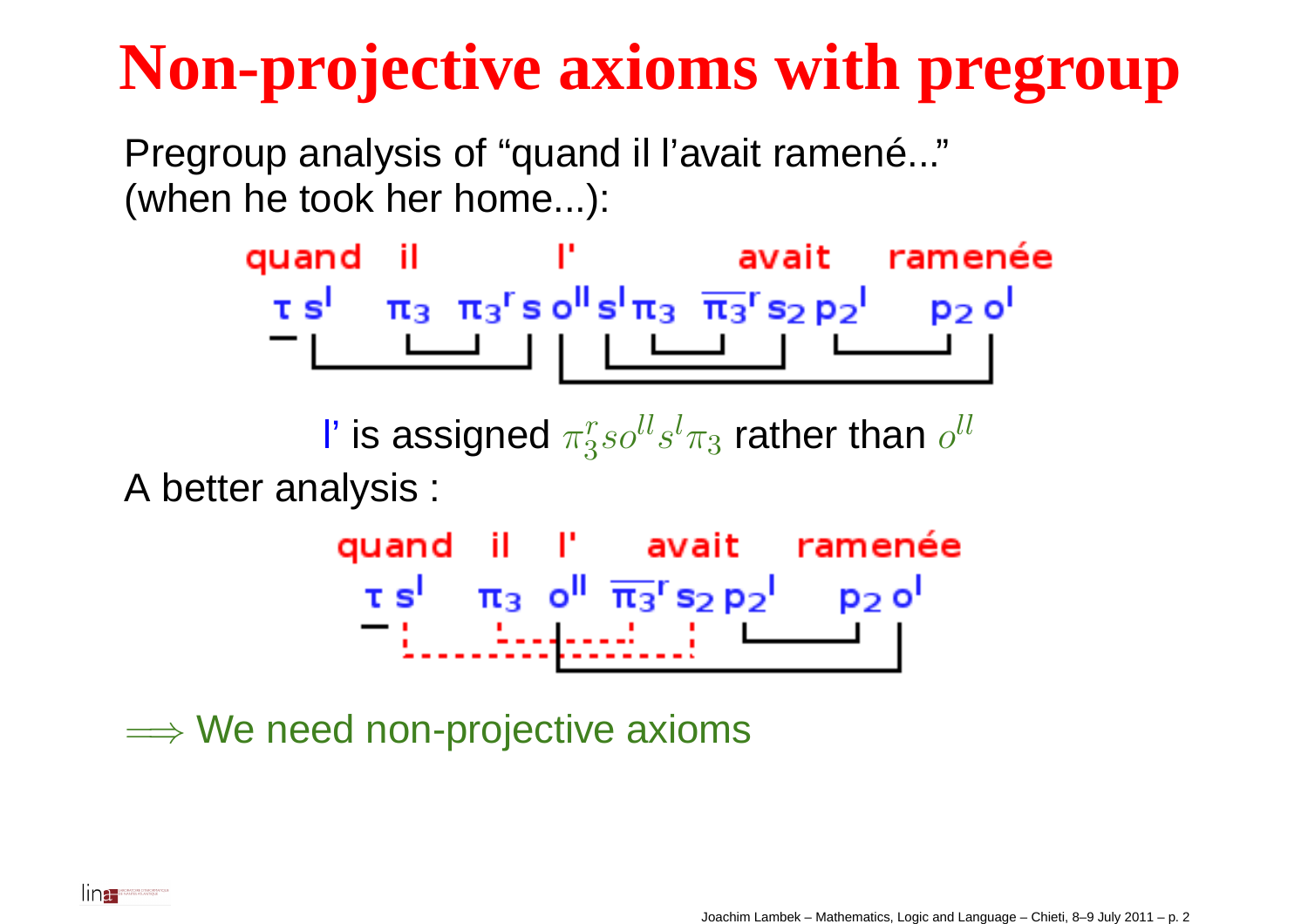How can we introduce "non projective axioms" ?

- 1. Using products of free pregroups (Kobele 2005)**⇒⇒ NP complete (proof here)**<br>. . .
- 2. Using an external product as with Categorial Dependency Grammars (Dikovsky 2004) (demo here)⇒ Not a pregroup<br>. . . . . . . . . . . . .
- 3. Using "cut elimination", non-projective axioms arecreated from projective axioms (demo here) $\Longrightarrow$  Complex annotation system and less powerful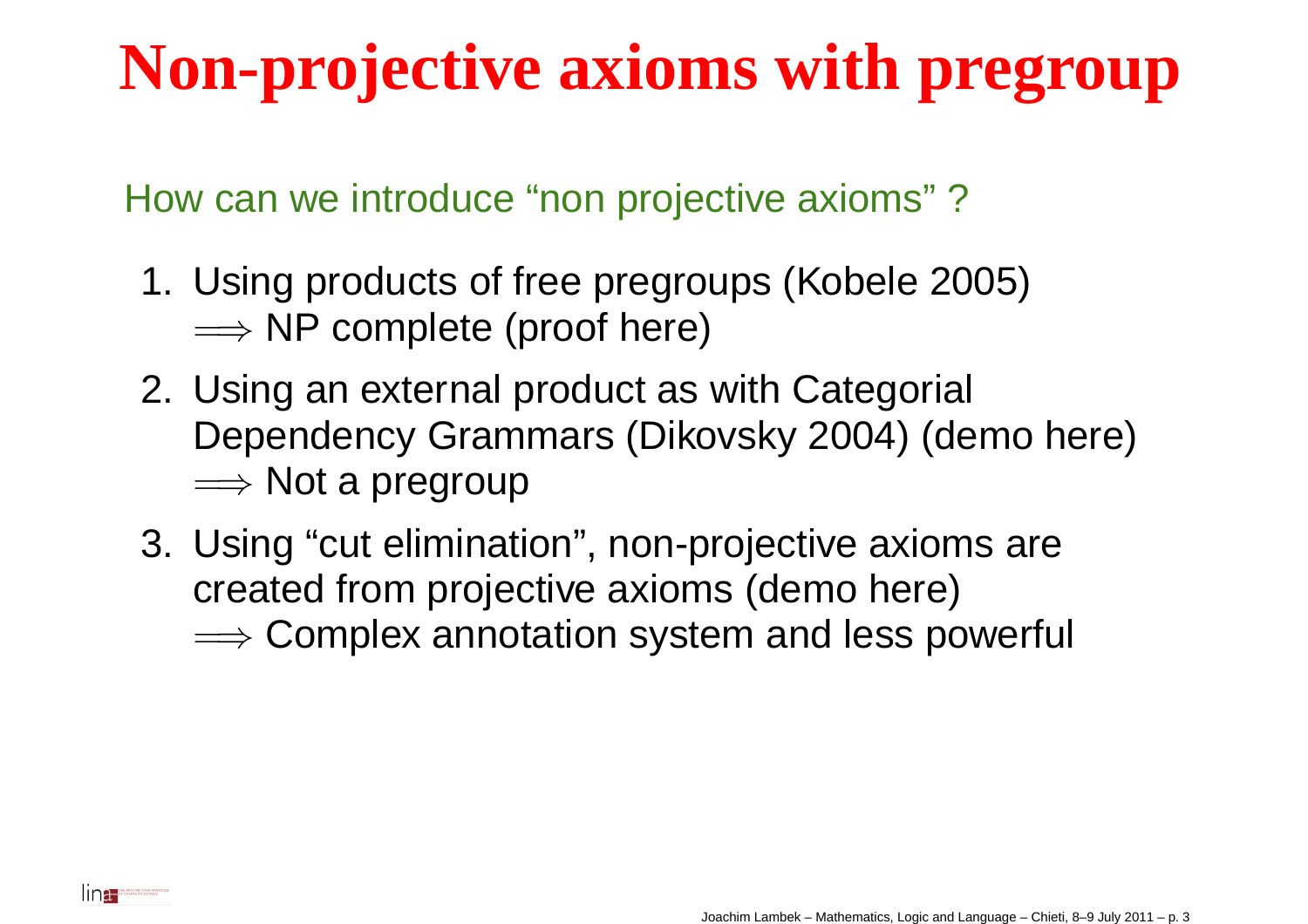#### **Free pregroup**

$$
\frac{1}{p^{(n)} \le p^{(n)}} (Id) \qquad \frac{X \le Y \quad Y \le Z}{X \le Z} (CUT)
$$

$$
\frac{XY \le Z}{Xp^{(n)}p^{(n+1)}Y \le Z} \left( A_G \right) \quad \frac{X \le YZ}{X \le Yp^{(n+1)}p^{(n)}Z} \left( A_D \right)
$$

$$
\frac{Xp^{(k)}Y \le Z}{Xq^{(k)}Y \le Z} \left( IND_G \right) \qquad \frac{X \le Yp^{(k)}Z}{X \le Yq^{(k)}Z} \left( IND_D \right)
$$

$$
q \le P_r \ p \text{ if } k \text{ is even or } p \le P_r \ q \text{ if } k \text{ is odd}
$$

Industrial Distribution

Joachim Lambek – Mathematics, Logic and Language – Chieti, 8–9 July <sup>2011</sup> – p. <sup>4</sup>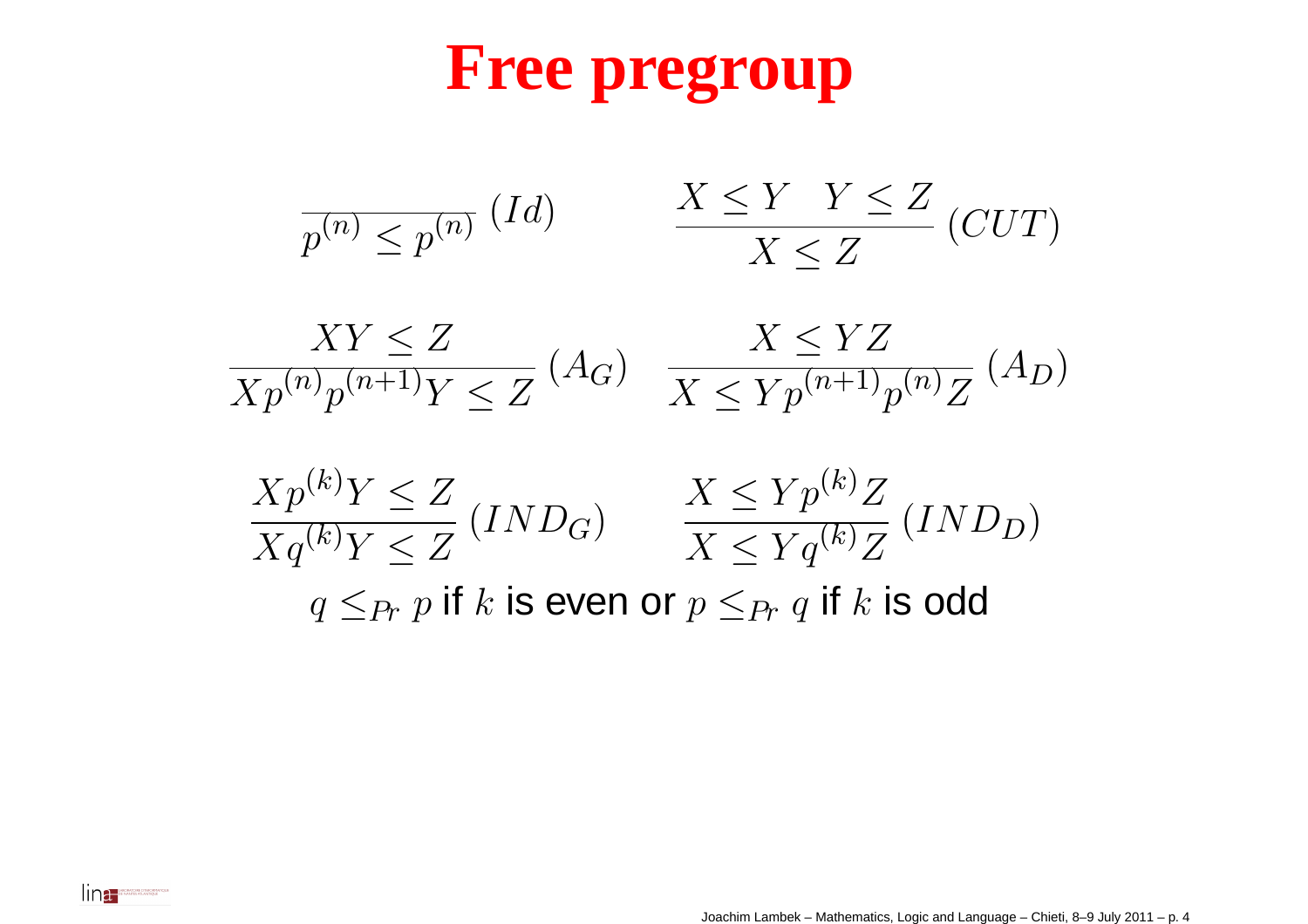# **Pregroup grammars and languages**

- A grammar  $G = (\Sigma, (Pr, \leq_{Pr}), I, s)$ .
	- $\Sigma$  a finite alphabet
	- $(Pr,\leq)$  a finite partially ordered set (primitive types) that defines free pregroup  $(Tp,\leq_{Tp})$
	- $I\subset\Sigma\times Tp$ , a lexicon, assigns a finite set of types to<br>each as  $\overline{\delta}\Sigma$ each  $c\in\Sigma$
	- $s\in Pr$  is a primitive type for correct sentences
- The language  $\mathcal{L}(G)\in\Sigma^+$ :

**IDEL** DE NAUTRES ATLANTIQUE

$$
v_1 \cdots v_n \in \mathcal{L}(G)
$$

for  $1\leq i\leq n,$   $\exists X_i\in I(v_i)$  such that  $X_1\cdots X_n$  $X_n \leq_{Tp} s$ 

Can be adapted to any pregroup (not only free pregroup)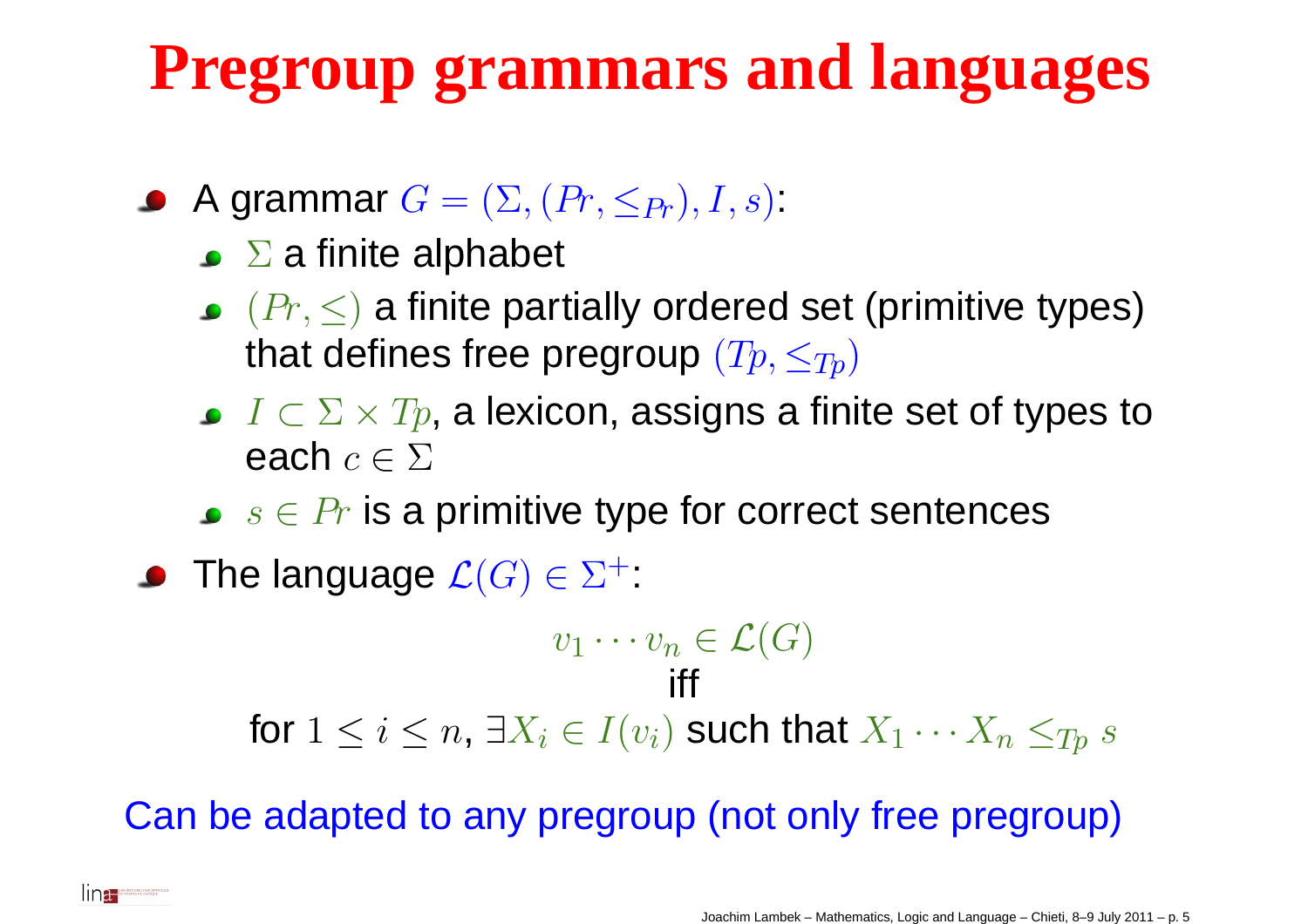#### **(not free) Pregroup grammars**

- A grammar  $G = (\Sigma, P, I, s)$ .
	- $\Sigma$  a finite alphabet
	- $P=(Tp,\bullet,1,\leq_{Tp},^l,$  $r\,$  $\hspace{.1cm} r$  ) a (not free) pregroup
	- $I\subset\Sigma\times Tp$ , a lexicon, assigns a finite set of types to<br>each as  $\overline{\delta}\Sigma$ each  $c\in\Sigma$
	- $s\in Tp$  is a type for correct sentences
- The language  $\mathcal{L}(G)\in\Sigma^+$ :

lina:

 $v_1 \cdots v_n$  $n\in \mathcal{L}(G)$ ifffor  $1\leq i\leq n,$   $\exists X_i\in I(v_i)$  such that  $X_1\bullet\cdots\bullet X_n\leq_{Tp} s$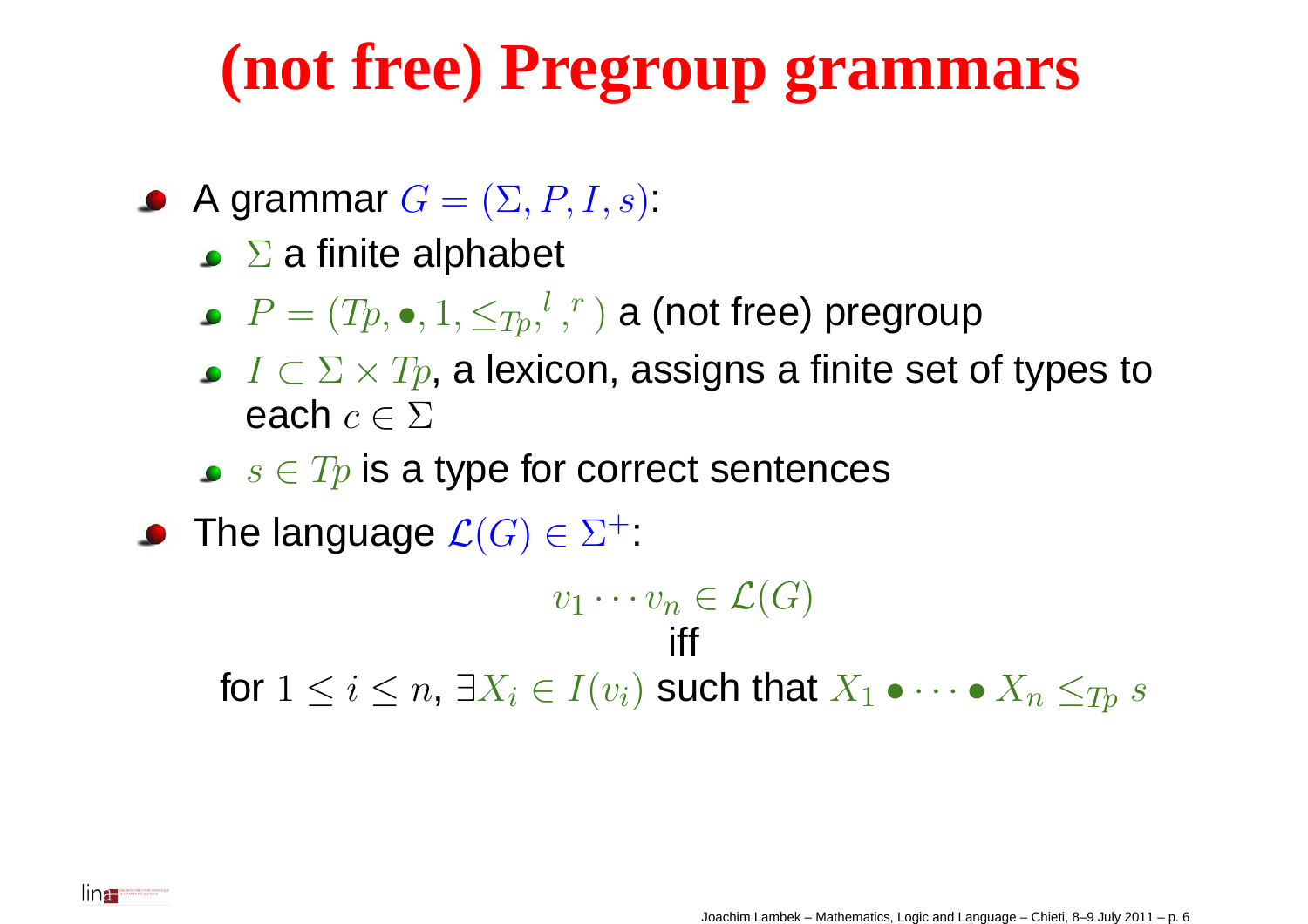How can we introduce "non projective axioms" ?

- 1. Using products of free pregroups (Kobele 2005)**⇒⇒ NP complete (proof here)**<br>. . .
- 2. Using an external product as with Categorial Dependency Grammars (Dikovsky 2004) (demo here)⇒ Not a pregroup<br>. . . . . . . . . . . . . .
- 3. Using "cut elimination", non-projective axioms arecreated from projective axioms (demo here) $\Longrightarrow$  Complex annotation system and less powerful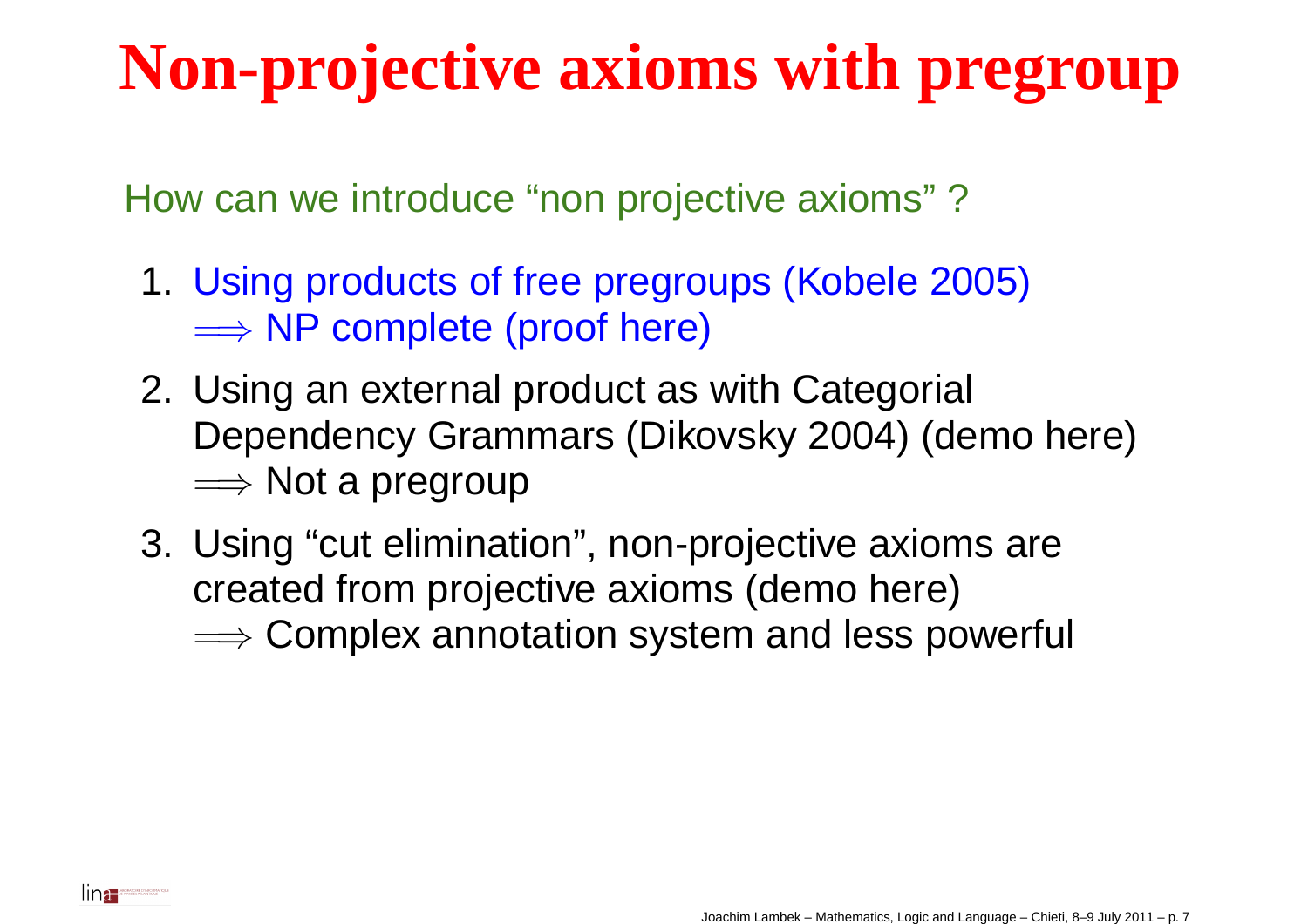### **Product of pregoups (Kobele 2005)**

For 2 pregroups  $P_1=(Tp_1,\bullet_1,1_1,\leq_{Tp_1},$  $P_2 = (Tp_2, \bullet_2, 1_2, \le T_{p_2}, \frac{l_2}{r_2}, T_1$  $l_{\,1}$  , $r\,$  $r_1$  $<sup>1</sup>$ ) and</sup>  $l_{2}% \sqrt{2}+1$  , $r\,$  $r_2$  $^{\rm 2}$   $\Big)$  :

 $P_1 \times P_2 = (Tp_1 \times Tp)$  $_2,$   $\circ$ ,  $(1_1,1_2),$   $\leq,^L$  , $R\,\big)$ 

1.  $(x, y) \leq (x)$ ′,  $y^{\cdot}$ ′ ) iff  $x\leq_{Tp_1}$  $\mathcal{X}% =\mathbb{R}^{2}\times\mathbb{R}^{2}$  ${}^{\prime}$  and  $y\leq_{Tp2} y$ ′

$$
2. (x, y) \circ (x', y') = (x \bullet_1 x', y \bullet_2 y')
$$

**3.** 
$$
(x, y)^L = (x^{l_1}, y^{l_2})
$$
 and  $(x, y)^R = (x^{r_1}, y^{r_2})$ 

Kobele 2005 : "Cross product" over lexicalized grammars

$$
L(G_1 \times G_2) = L(G_2) \cap L(G_1)
$$

But, grammars using products of free pregroups are NPcomplete (proof here)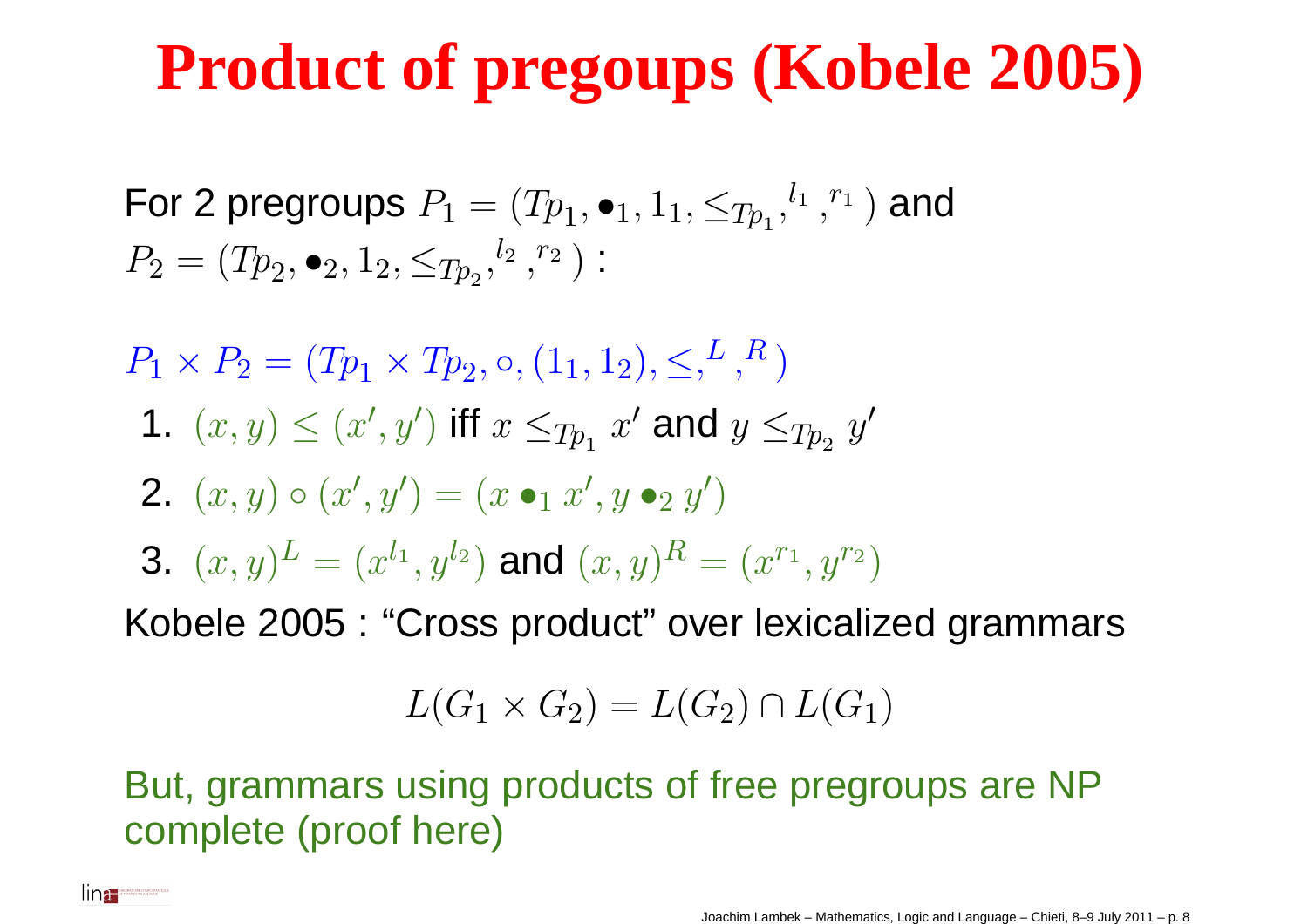### **Product of pregroup : NP hard**

Proof : we encode any SAT problem

The proof uses the product of three free pregroups on $\{t,f\}$  :  $(P,\Delta_1,\Delta_2)$  (in fact  $P=\Delta$ 1 $_1 = \Delta$  $_2)$ 

- $P$  : for formula inferences
- $\Delta_1$ <u>voriohlo</u>  $_1$  and  $\Delta_2$  $_{\rm 2}$  for the propagation of the boolean values of variables

A formula is transformed into <sup>a</sup> string. The formula can be satisfied iff the string is in the languagegenerated by a fixed grammar  $\mathcal{G}_{SAT}$  based on  $(P, Delta_1, Delta_2)$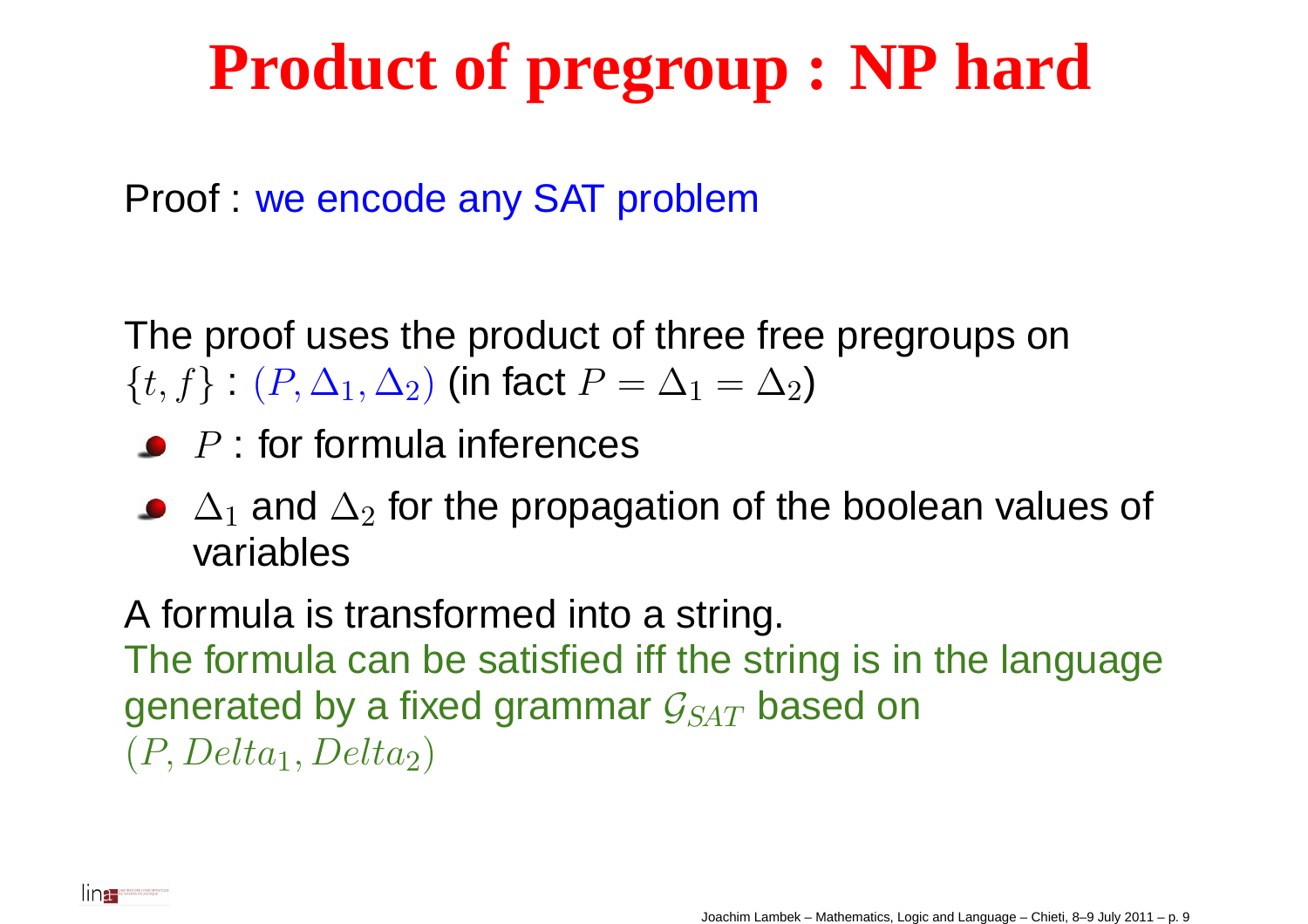#### **NP hard (formula transformation)**

A formula  $F$  that contains (at most)  $n$  variables  $v_1,\ldots,v_n$ transformed into a string  $\mathcal{T}_n(F)$  :  $_n$  is



Ina **De MARIE DI ACCIDENT**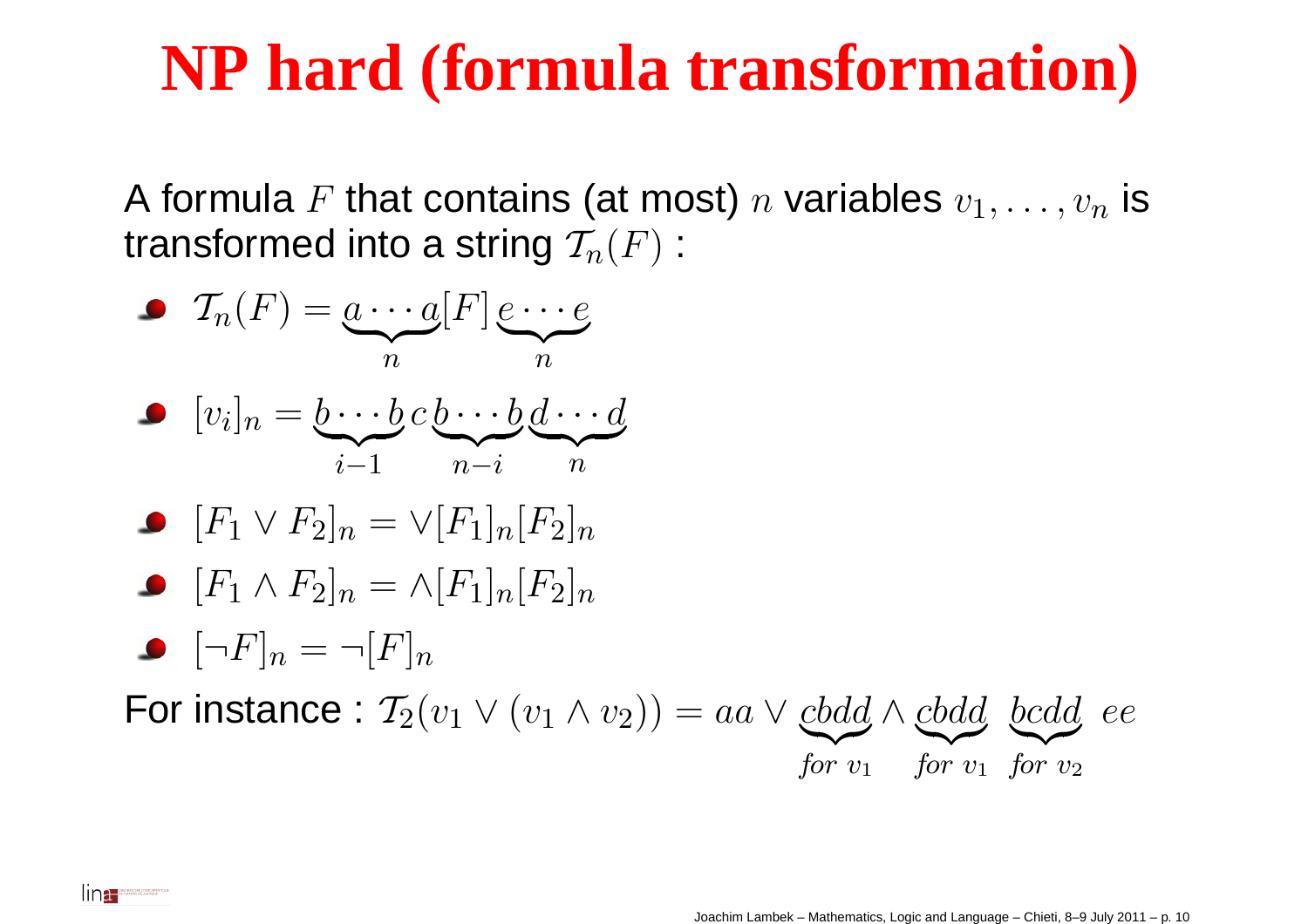### **NP hard (grammar)**

 $\mathcal{G}_{SAT}$  is defined by the following lexicon :

- $a\mapsto (1, t^l, 1)$ or $(1, f^l, 1)$
- $b\mapsto (1, t, t^l)$  $)$ or $(1, f, f^l)$ )
- $c\mapsto(t, t, t^l)$  $)$ or $(f, f, f^l)$ )
- $d\mapsto (1, t^l, t)$ or $(1, f^l, f)$
- $e\mapsto (1, t, 1)$ or $(1, f, 1)$
- $\wedge \mapsto (tt^lt^l,1,1)$ or $(fft^lt^l,1,1)$ or $(ftt^lf^l,1,1)$ or $(fft^lf^l,1,1)$
- $\vee\mapsto (tt^lt^l,1,1)$ or $(tf^lt^l,1,1)$ or $(tt^lf^l,1,1)$ or $(ff^lf^l,1,1)$
- $\neg\mapsto(t f^{l},1,1)$ or $(f t^{l},1,1)$

lin<del>a.</del>

The types corresponding to correct strings are  $\leq(t,1,1)$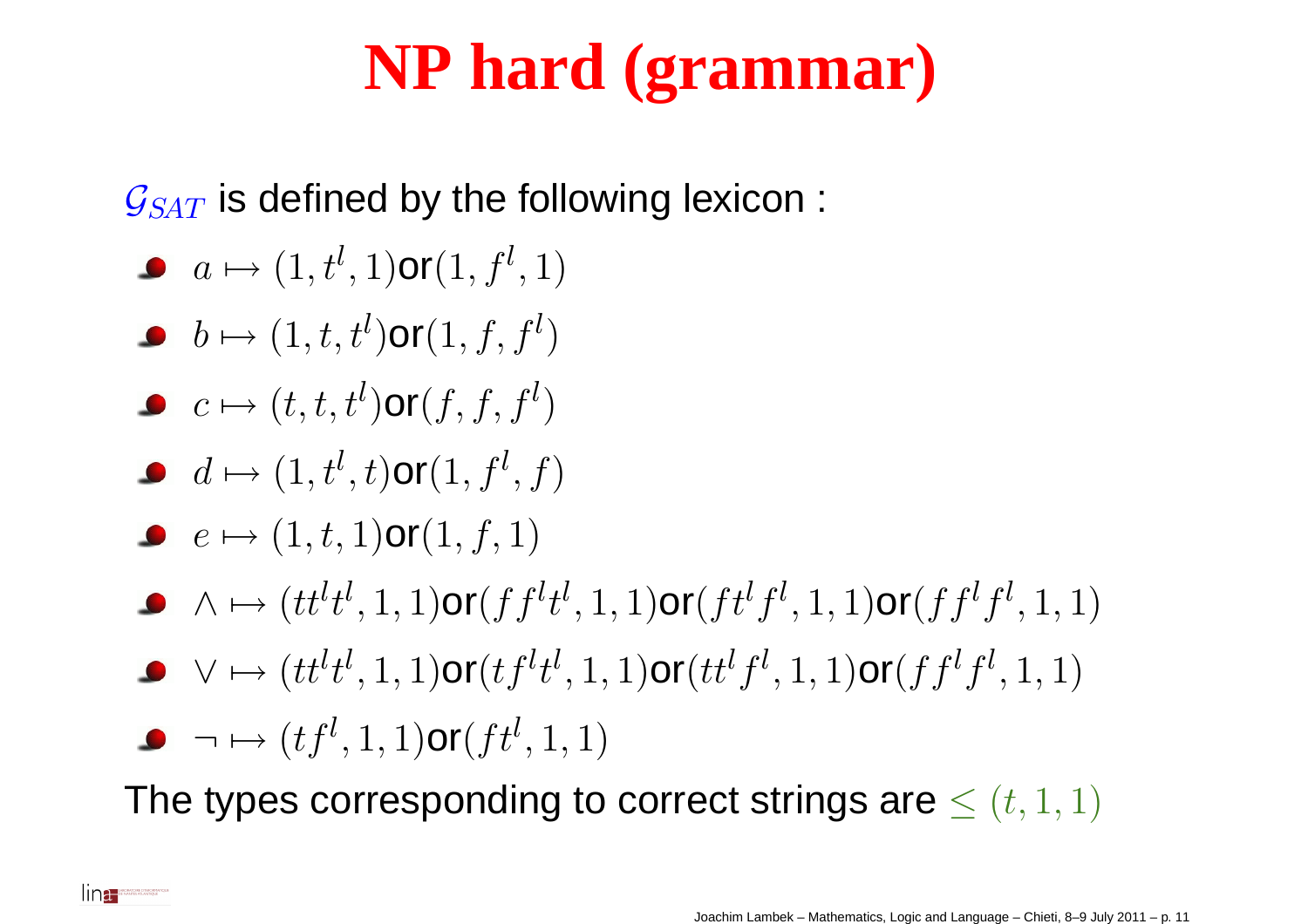#### **NP hard (example 1)**

 $\mathcal{T}_1(v_1 \wedge v_1) = a \wedge cd \cdots$ 

For  $v_1=\,$  $t,$  the formula is true.

There exists an assignement of the symbols of  $\mathcal{T}_1(v_1\wedge v_1)$ through  $\mathcal{G}_{SAT}$  whose product is  $\leq (t, 1, 1)$  :

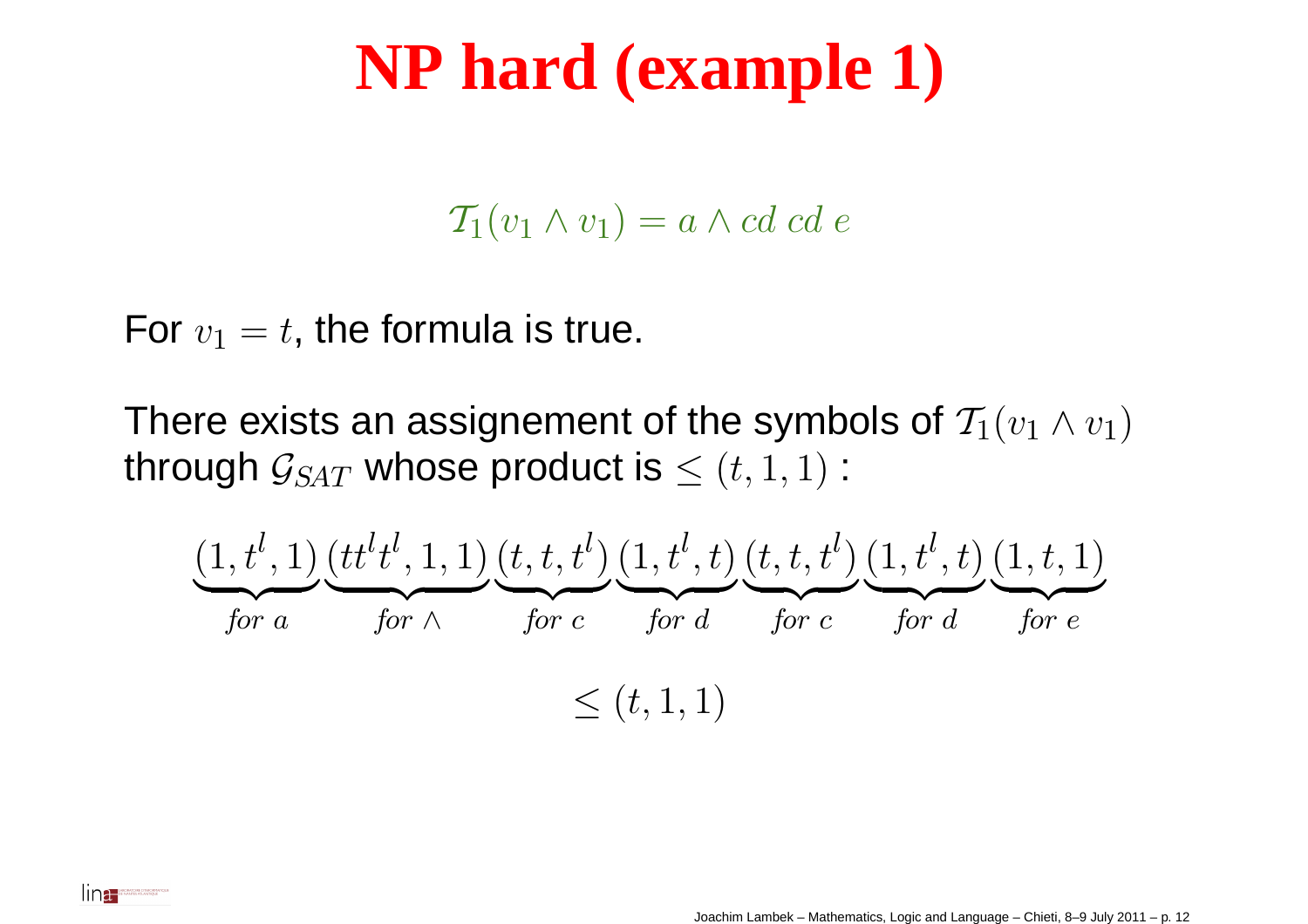#### **NP hard (example 2)**

$$
\mathcal{T}_2(v_1 \wedge \neg v_2) = aa \wedge cbdd \neg bcdd \; ee
$$

For  $v_1=t$  and  $v_2=\,$  $f$ , the formula is true.

lina.

There exists an assignement of the symbols of  $\mathcal{T}_2(v_1 \wedge \neg v_2)$ through  $\mathcal{G}_{SAT}$  whose product is  $\leq (t, 1, 1)$  :

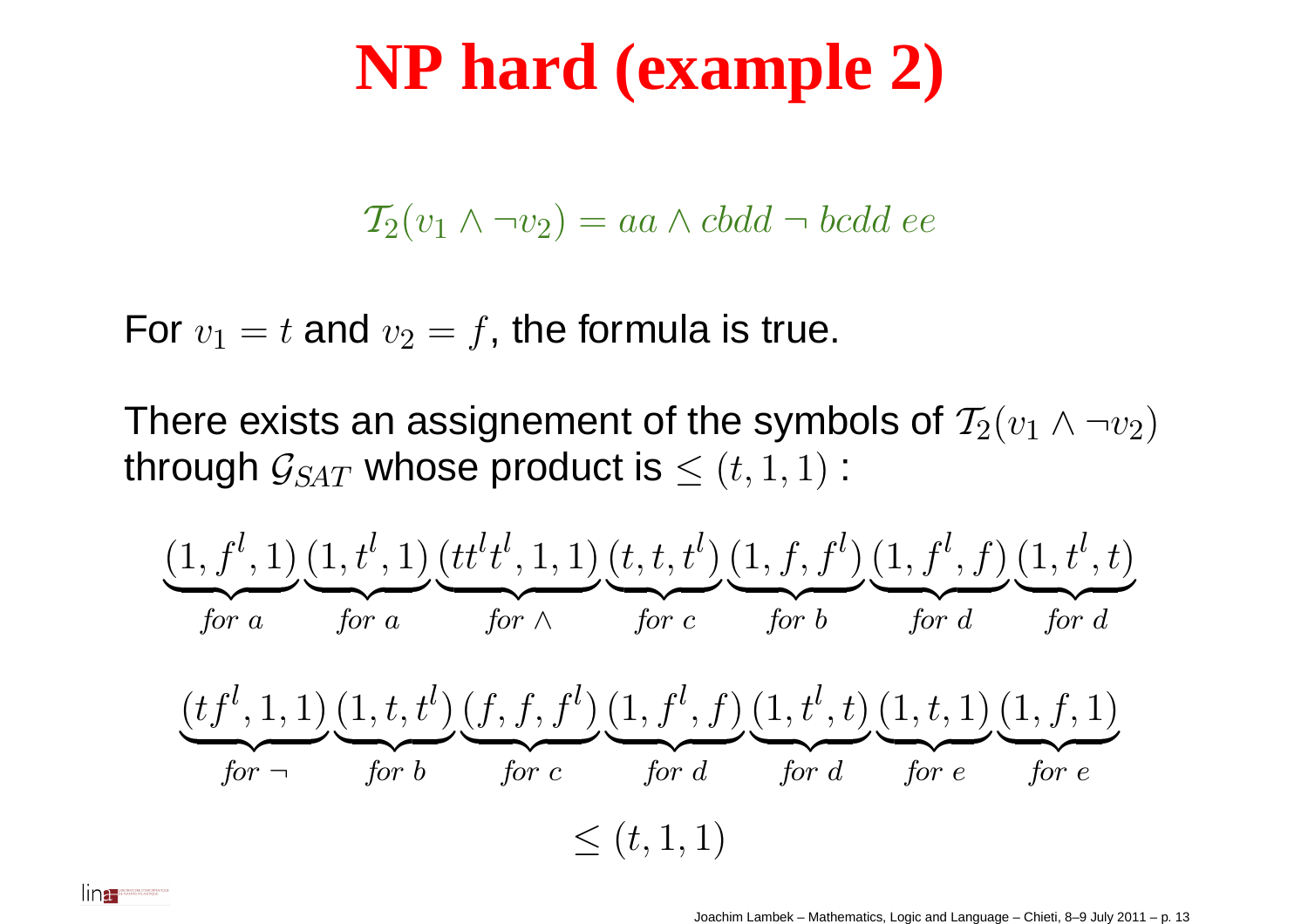## **Product of pregroup : NP complete**

A grammar using the product of  $N$  free pregroups is in NP<br>because, to test if a strips is in the longuage, we just hove because, to test if <sup>a</sup> string is in the language, we just have to know the right assignment through the grammar and test that the  $N$  pregroup type components are less (or equal)<br>then the corresponding pregroup type components than the corresponding pregroup type componentsassociated to correct sentences.

 $\Rightarrow$  Product of  $N$  free pregroups for  $N\geq3$  is NP complete

Remark: This is also true for  $N=2$  (the proof is similar but<br>the conotruction is more complex) the construction is more complex)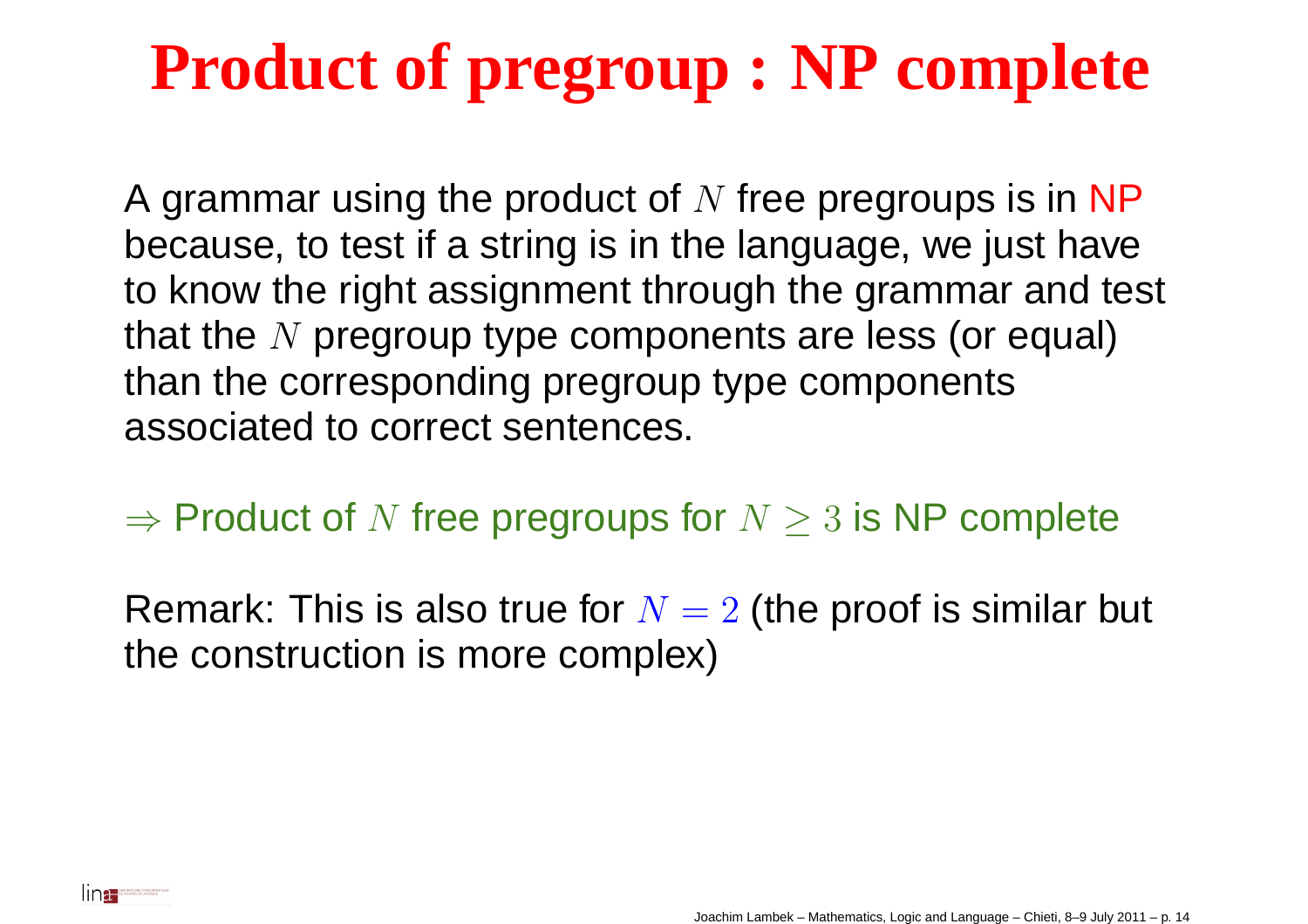How can we introduce "non projective axioms" ?

- 1. Using products of free pregroups (Kobele 2005)**⇒⇒ NP complete (proof here)**<br>. . .
- 2. Using an external product as with Categorial Dependency Grammars (Dikovsky 2004) (demo here)⇒ Not a pregroup<br>. . . . . . . . . . . . . .
- 3. Using "cut elimination", non-projective axioms arecreated from projective axioms (demo here) $\Longrightarrow$  Complex annotation system and less powerful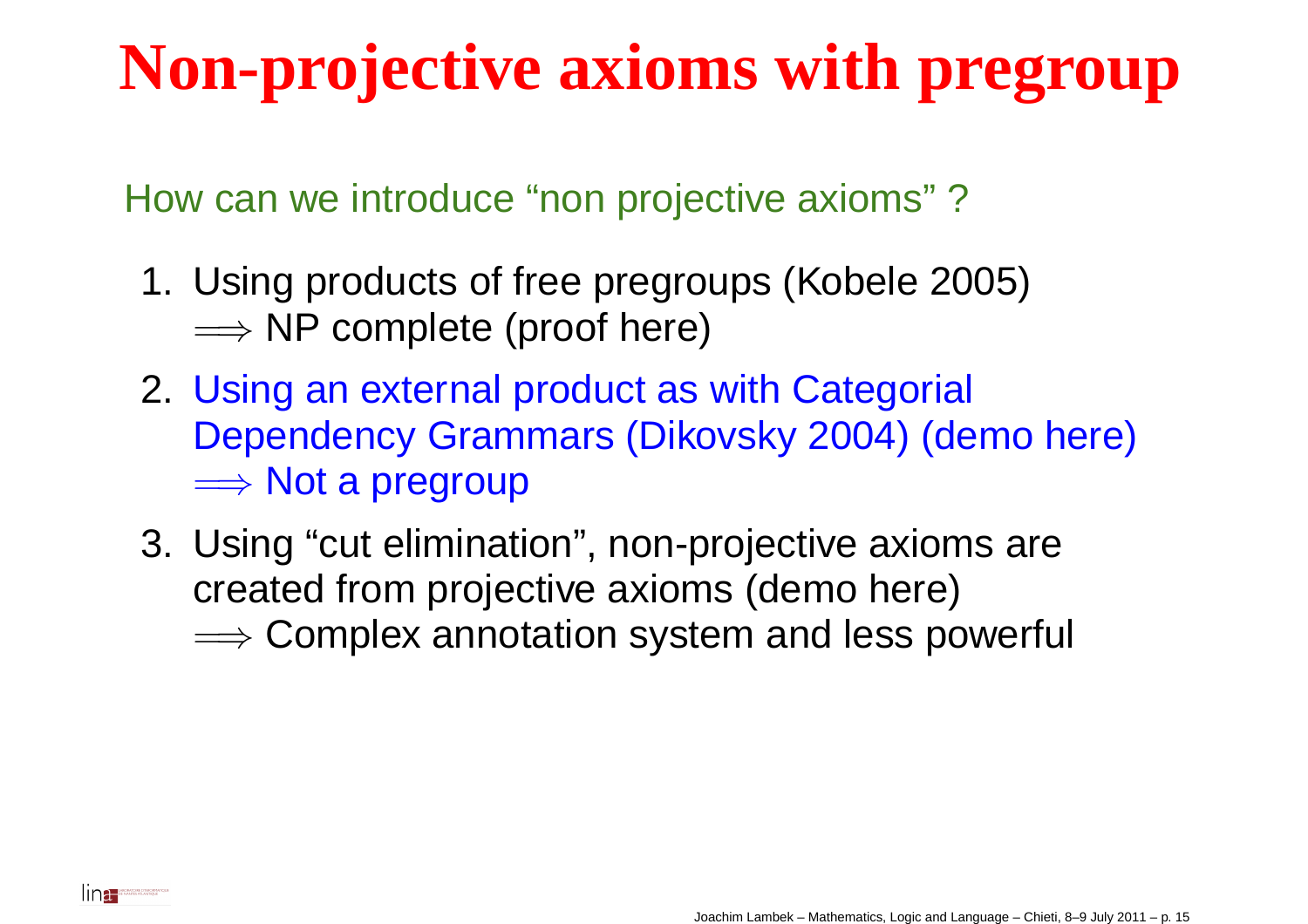#### **External product with <sup>a</sup> free pregroup**

Is it possible to have <sup>a</sup> product of <sup>a</sup> free pregroup with <sup>a</sup>simpler structure (i.e. with a polynomial complexity)?

 $\Rightarrow$  Pregroup with potential



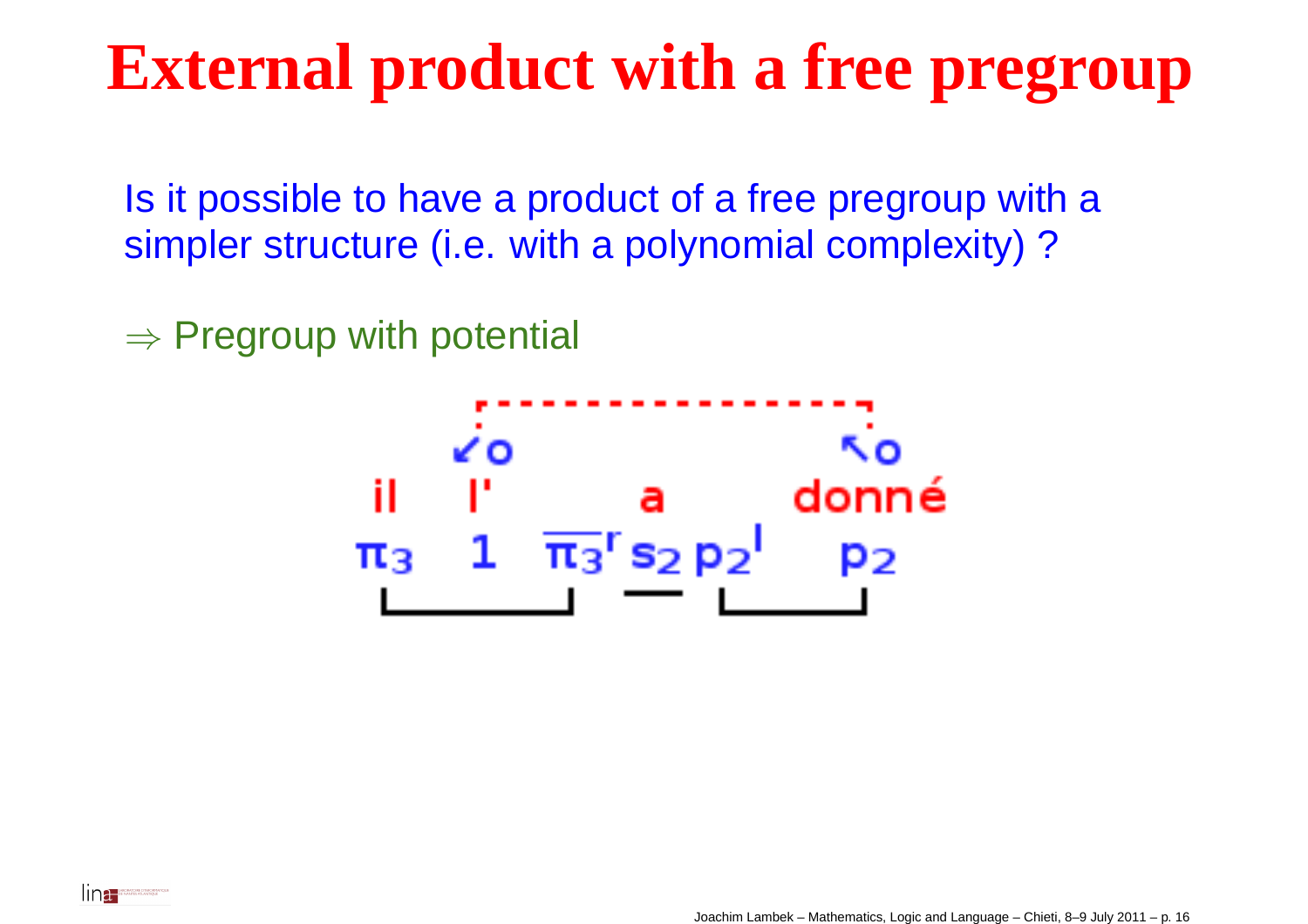Structure like Categorial Dependency Grammar (Dikovsky2004) but with <sup>a</sup> free pregroup rather than <sup>a</sup> set of flat categorial types :

 $P\times\Delta_1\times\cdots\times\Delta_n$ 

- $P$  : a (free) pregroup used by the grammar as a pregroup grammar
- $\Delta_i$  : strings of parentheses used by the grammar as a Dyck language (with only one couple of parentheses)

Proprety :

Ina **Management** 

- $\mathcal{L}_{\mathcal{A}}$ Parsing is polynomial
- $\mathcal{L}_{\mathcal{A}}$  Some languages are context-sensitive languagesProblems :
- $\mathcal{L}_{\mathcal{A}}$ Strings of parentheses do not form <sup>a</sup> pregroup
- $\mathcal{L}_{\mathcal{A}}$ We need to introduce "anchors"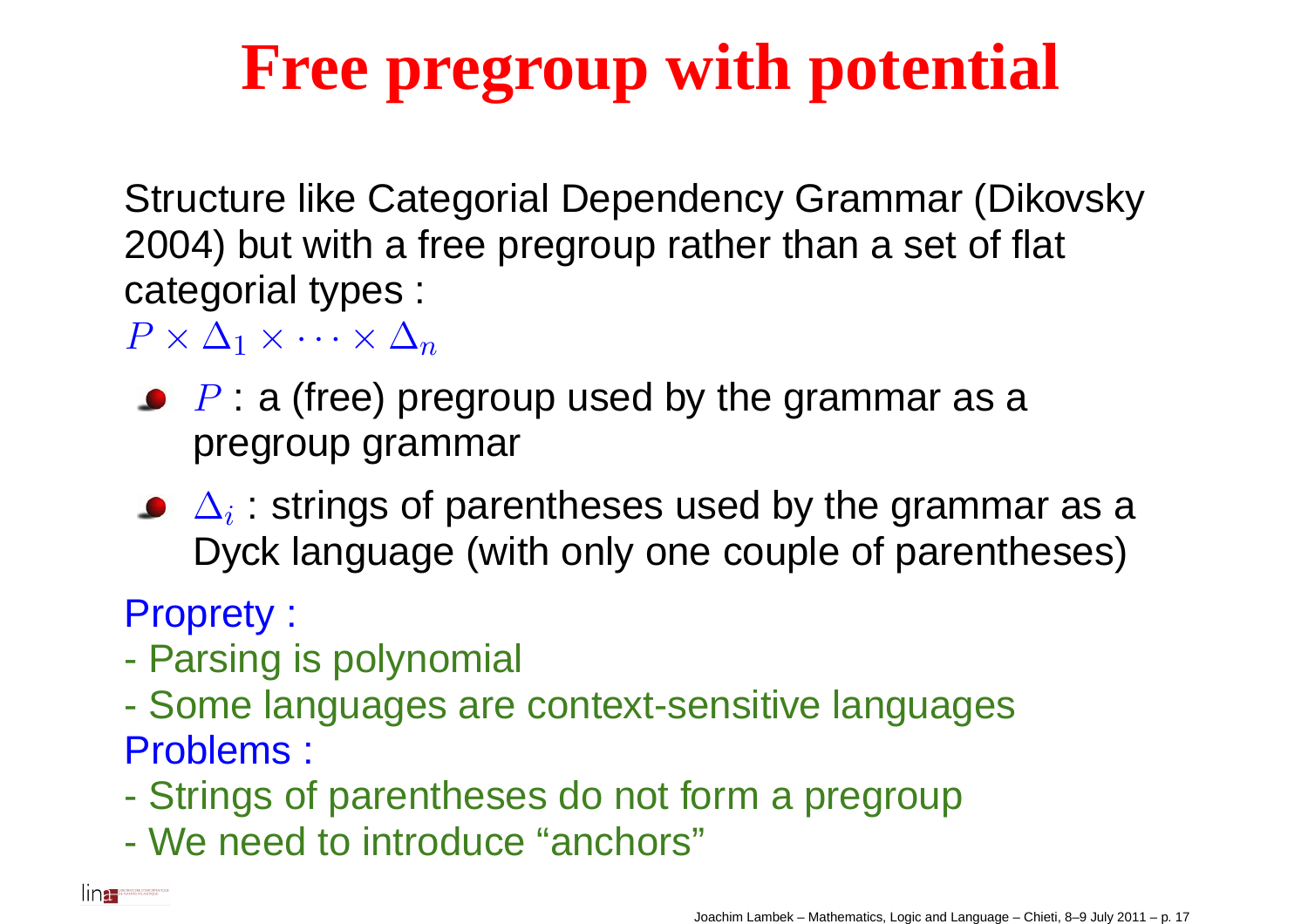Strings of parentheses do not form <sup>a</sup> pregroup because :

We need at the same time <sup>a</sup> left adjoint and <sup>a</sup> right adjoint for " $\nabla o$ "

- If  ${(\nwarrow o)}^l$  language = $(\nwarrow o)^r$  = $\swarrow o$  then the structure is not a Dyck
- If  $\left(\nwarrow o\right)^l$  generators $\neq$   $\left(\nwarrow o\right)^r$  then the structure has at least three
- $\Longrightarrow$  A free pregroup with potential is not a pregroup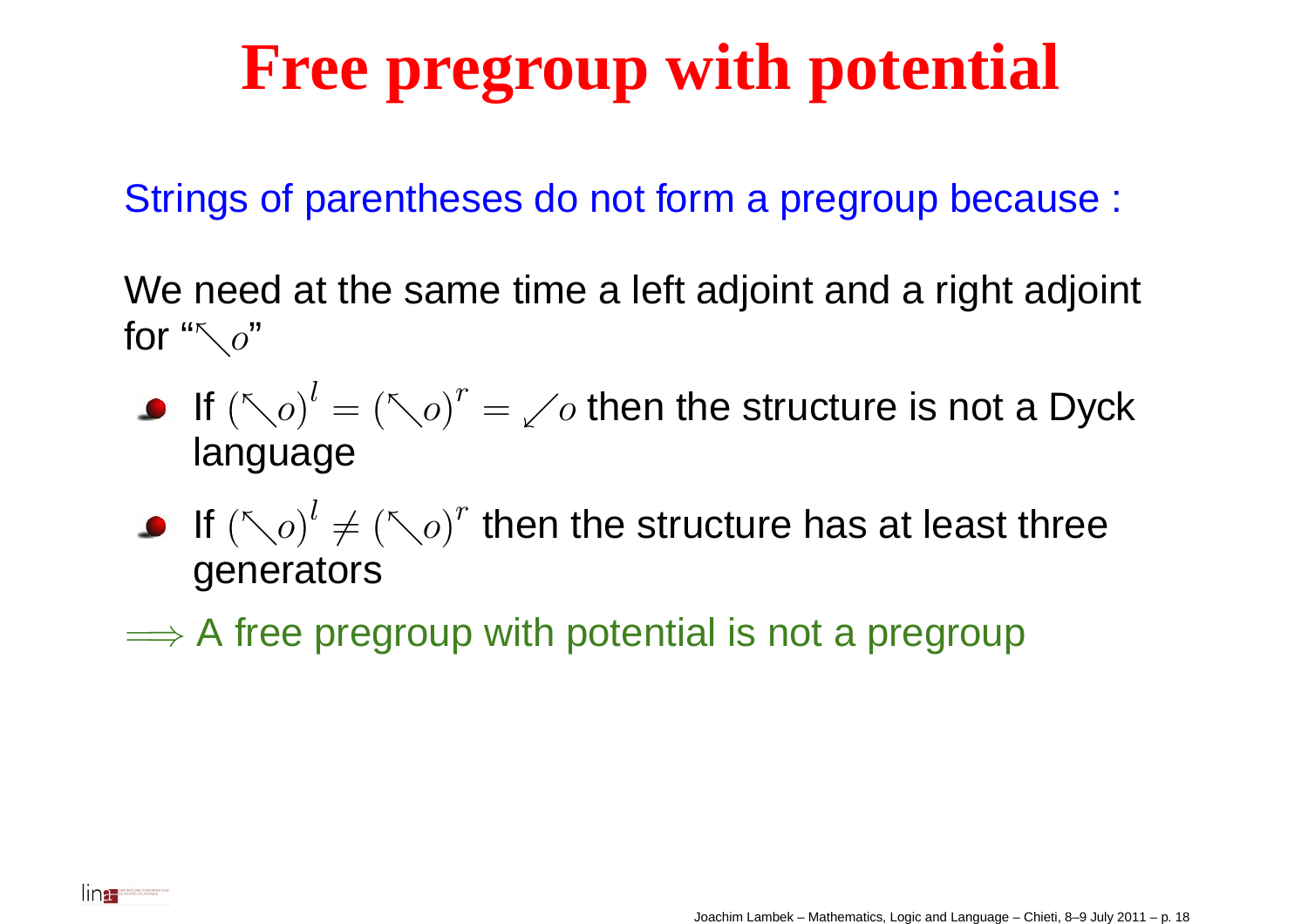We need to introduce "anchors" to control the end position of <sup>a</sup> "non projective axiom"



Accept also :

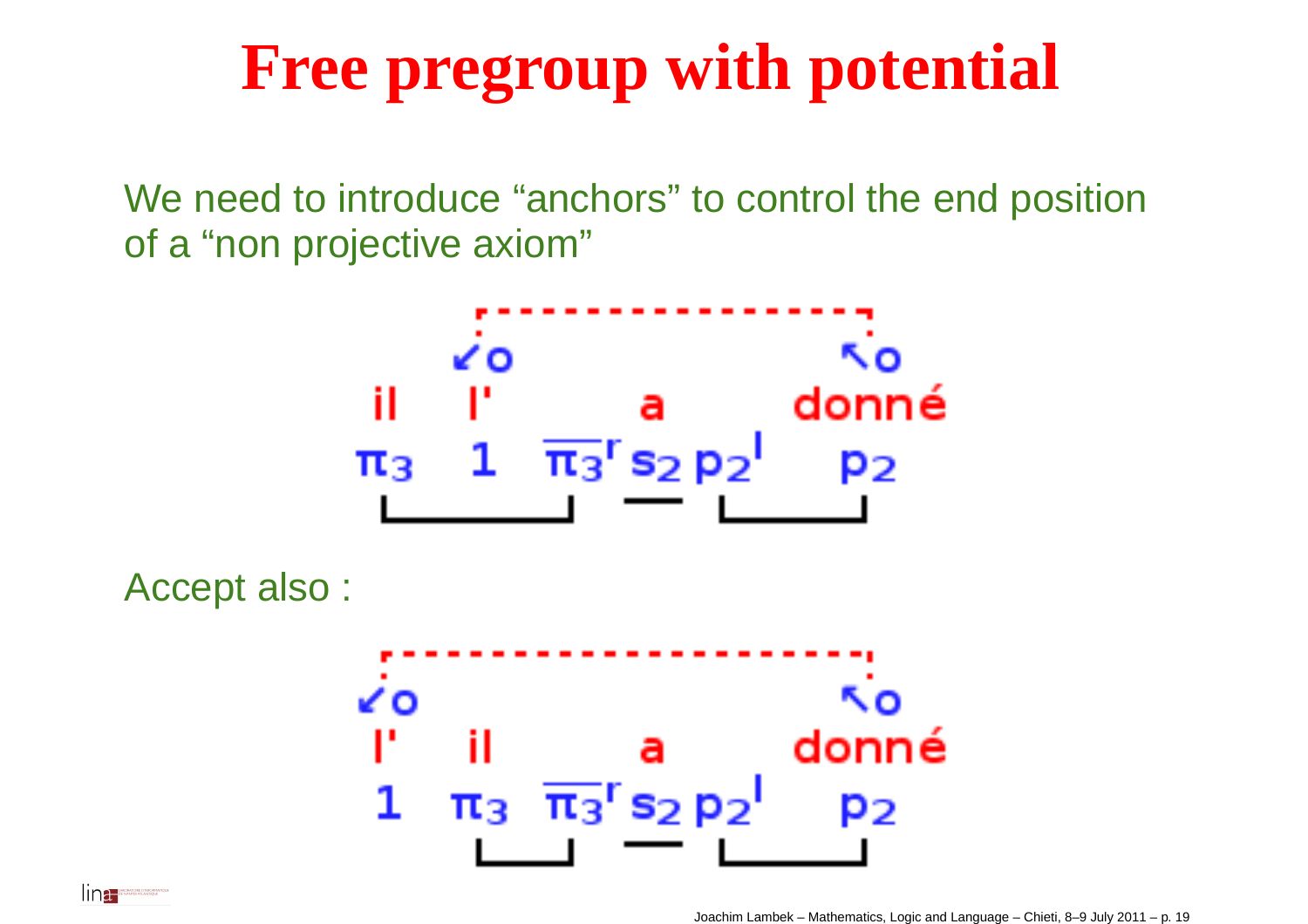Without "anchors" : ٨o ΚO. donné il a  $1 \quad \overline{\pi_3}$ <sup>r</sup> s<sub>2</sub> p<sub>2</sub>  $\pi_3$ P2

With "anchors" :

lin<del>a</del>≝

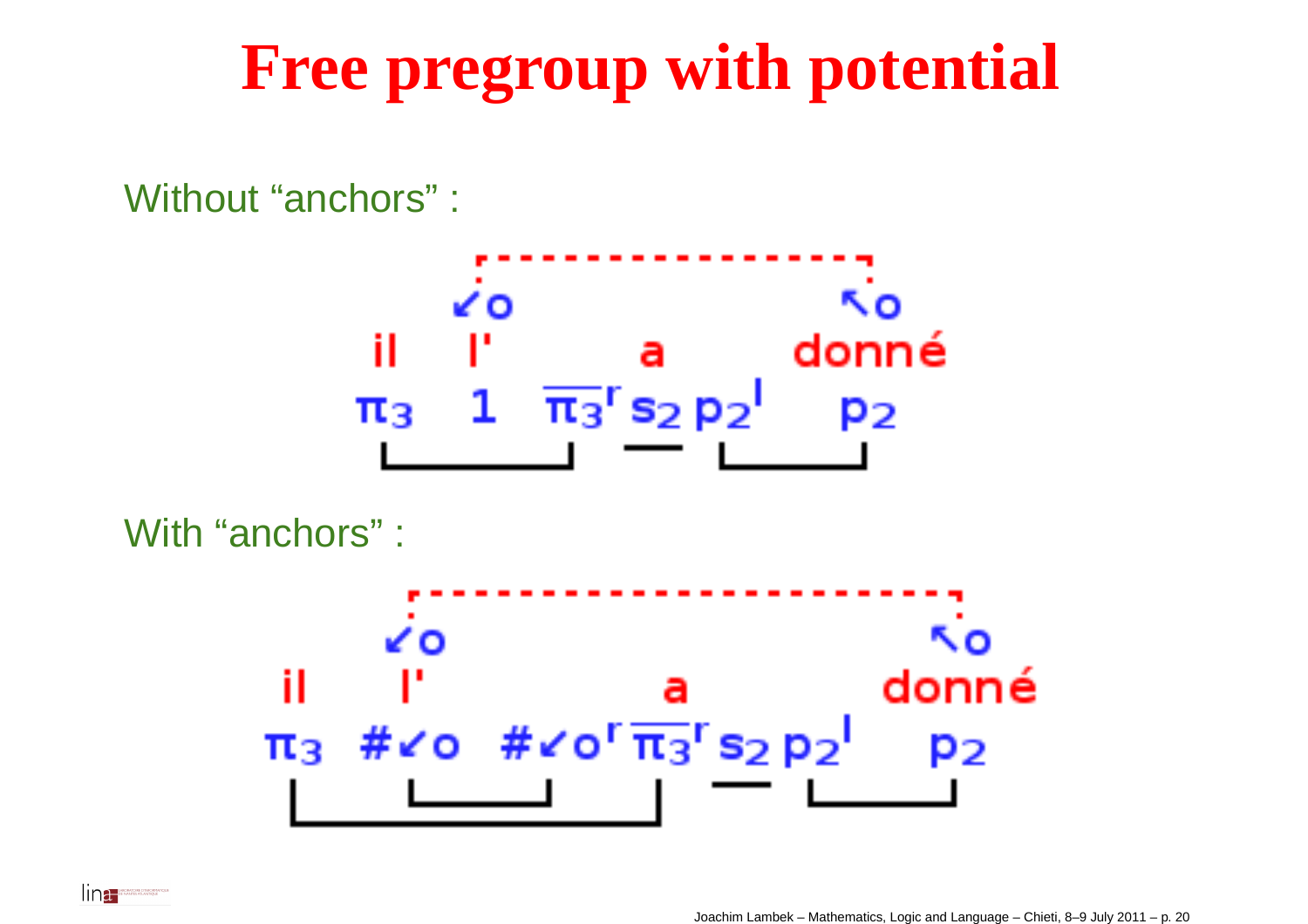How can we introduce "non projective axioms" ?

- 1. Using products of free pregroups (Kobele 2005)**⇒⇒ NP complete (proof here)**<br>. . .
- 2. Using an external product as with Categorial Dependency Grammars (Dikovsky 2004) (demo here)=⇒ Not <sup>a</sup> pregroup
- 3. Using "cut elimination", non-projective axioms arecreated from projective axioms (demo here) $\Longrightarrow$  Complex annotation system and less powerful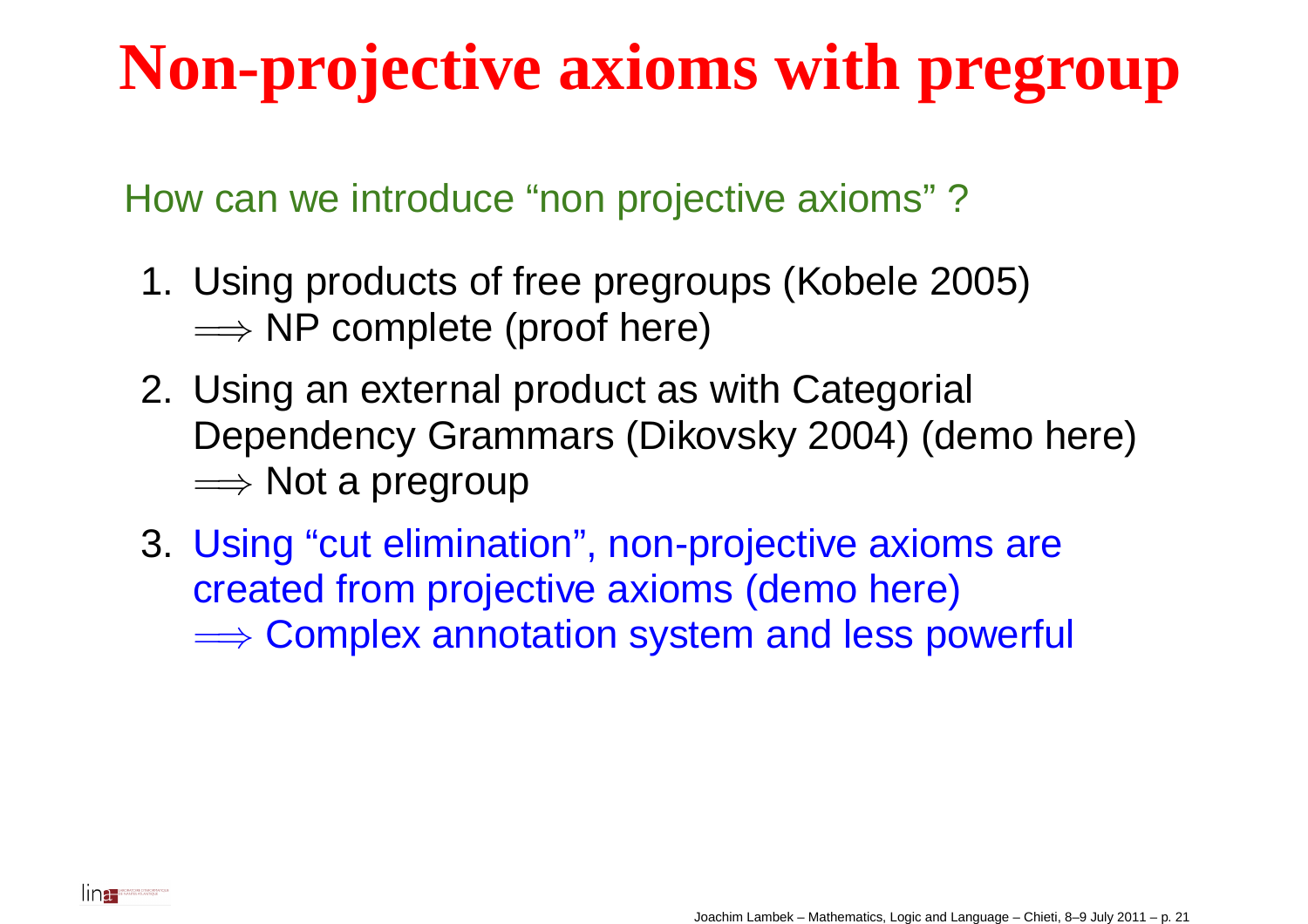### **Free pregroup with cut annotations**

We introduce cut annotations  $[\cdots]$  on types

quand il l'avait ramenée  $\tau s^{1}$   $\pi_{3}$   $\pi_{3}$ <sup>r</sup> s o<sup>ll</sup> s<sup>1</sup>  $\pi_{3}$   $\overline{\pi_{3}}$ <sup>r</sup> s<sub>2</sub> p<sub>2</sub><sup>1</sup> p<sub>2</sub> o<sup>l</sup> 

$$
l' \mapsto [\pi_3^r[so^{ll}s^l]\pi_3]
$$

 $^r_3[so^{ll}s$  $\mathcal{U}$ After "annotated cut elimination" of  $[\pi_3^r]$  $]\pi_3]$  : quand il l'avait ramenée  $\tau s^{1}$   $\pi_{3}$  o<sup>II</sup>  $\overline{\pi_{3}}$ <sup>r</sup> s<sub>2</sub> p<sub>2</sub><sup>1</sup> p<sub>2</sub> o<sup>1</sup> <u> - Electronici III (m. 1</u>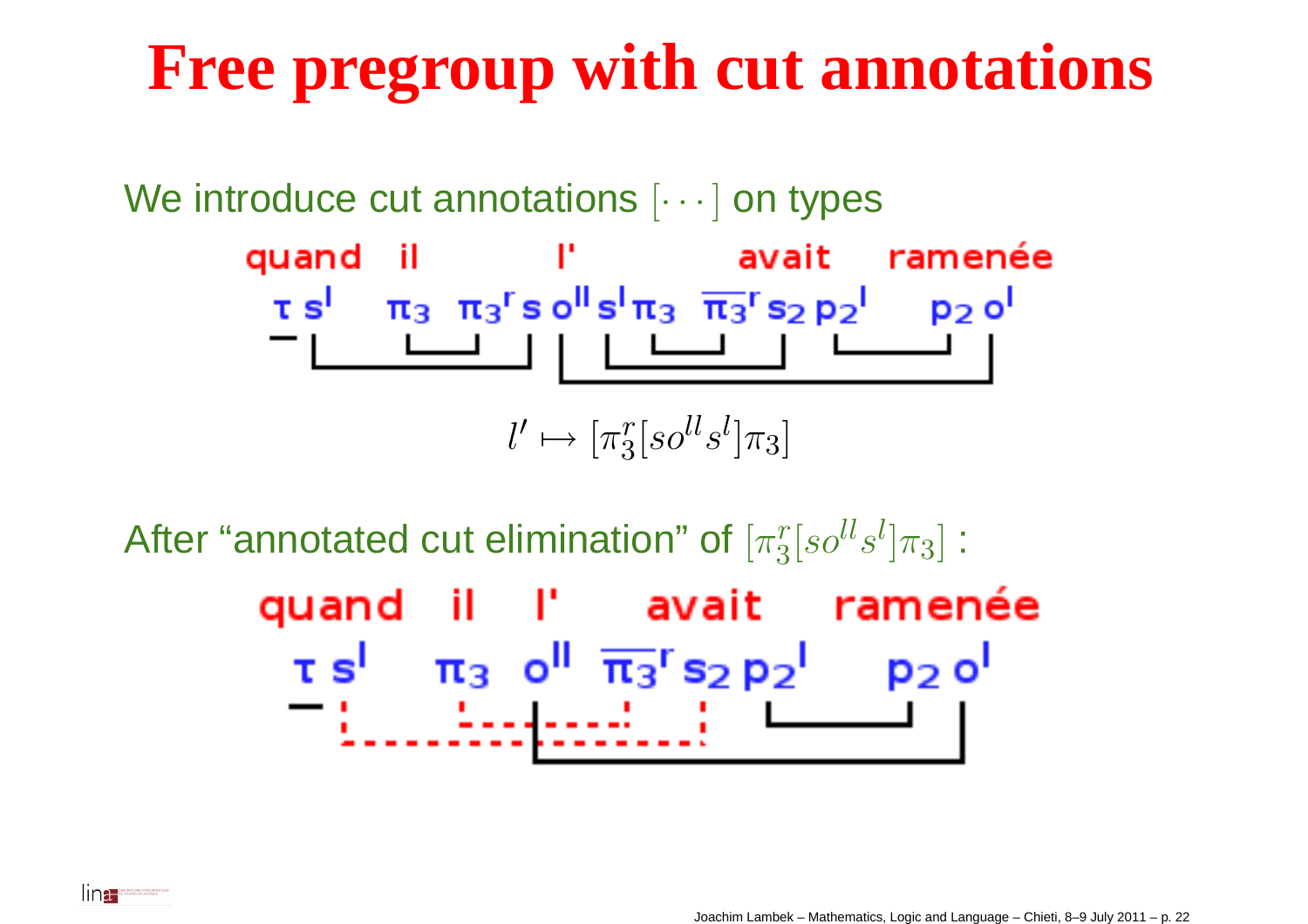### **Free pregroup with cut annotations**quand il l' avait ramenée  $\tau s^{1}$   $\pi_{3}$  o<sup>ll</sup>  $\overline{\pi_{3}}$ <sup>r</sup> s<sub>2</sub> p<sub>2</sub><sup>1</sup> p<sub>2</sub> o<sup>l</sup> <u> Ladardo I</u>

- Non-projective axioms introduced at <sup>a</sup> final step
- The complexity is polynomial
- Does not extend the class of languages
- Needs (not natural) annotations on types